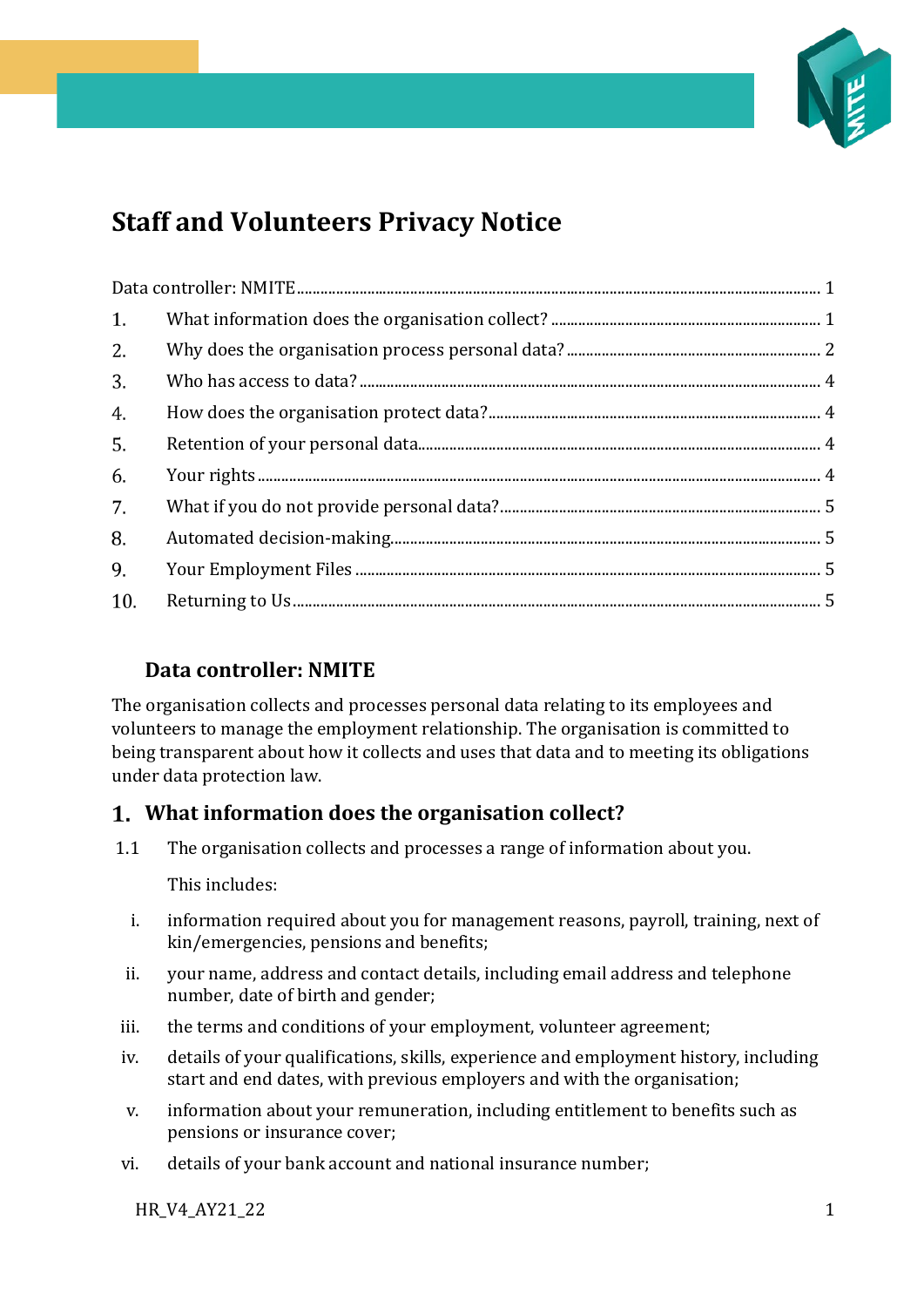

- vii. information about your marital status, next of kin, dependants and emergency contacts;
- viii. information about your nationality and entitlement to work in the UK;
- ix. information about your criminal record (if applicable);
- x. details of your schedule (days of work and working hours) and attendance at work;
- xi. details of periods of leave taken by you, including holiday, sickness absence, family leave and sabbaticals, and the reasons for the leave;
- xii. details of any disciplinary or grievance procedures in which you have been involved, including any warnings issued to you and related correspondence;
- xiii. assessments of your performance, including performance reviews and ratings, performance improvement plans and related correspondence;
- xiv. information about medical or health conditions, including whether you have a disability for which the organisation needs to make reasonable adjustments;
- xv. visual images or photographs of employees and volunteers for records, and to identify a person as a member of NMITE to others both inside and outside the organisation.
- xvi. photographs, videos, CV details and quotes/by-lined articles to be used for NMITE marketing purposes.
- 1.2 The organisation may collect this information in a variety of ways. For example, data might be collected through application forms, CVs; obtained from your passport or other identity documents such as your driving licence; from forms completed by you at the start of or during employment (such as new starter forms, payroll details or bank detail forms, benefit nomination forms); from correspondence with you; or through interviews, meetings or other assessments.
- 1.3 Data might be collected from third parties, such as references supplied by former employers, information from credit reference agencies and possibly information from criminal records checks permitted by law.
- 1.4 Data will be stored in a range of different places, including in your personnel file, in the organisation's management systems such as BOX, and in other IT systems (including CRM, server or cloud based and the organisation's email system).

## <span id="page-1-0"></span>**Why does the organisation process personal data?**

- 2.1 The organisation needs to process data to enter into an employment contract with you and to meet its obligations under your employment contract. For example, it needs to process your data to provide you with an employment contract, to pay you in accordance with your employment contract and to administer benefit, pension and insurance entitlements.
- 2.2 In some cases, the organisation needs to process data to ensure that it is complying with its legal obligations. For example, it is required to check Visas, an employee's

HR\_V4\_AY21\_22 2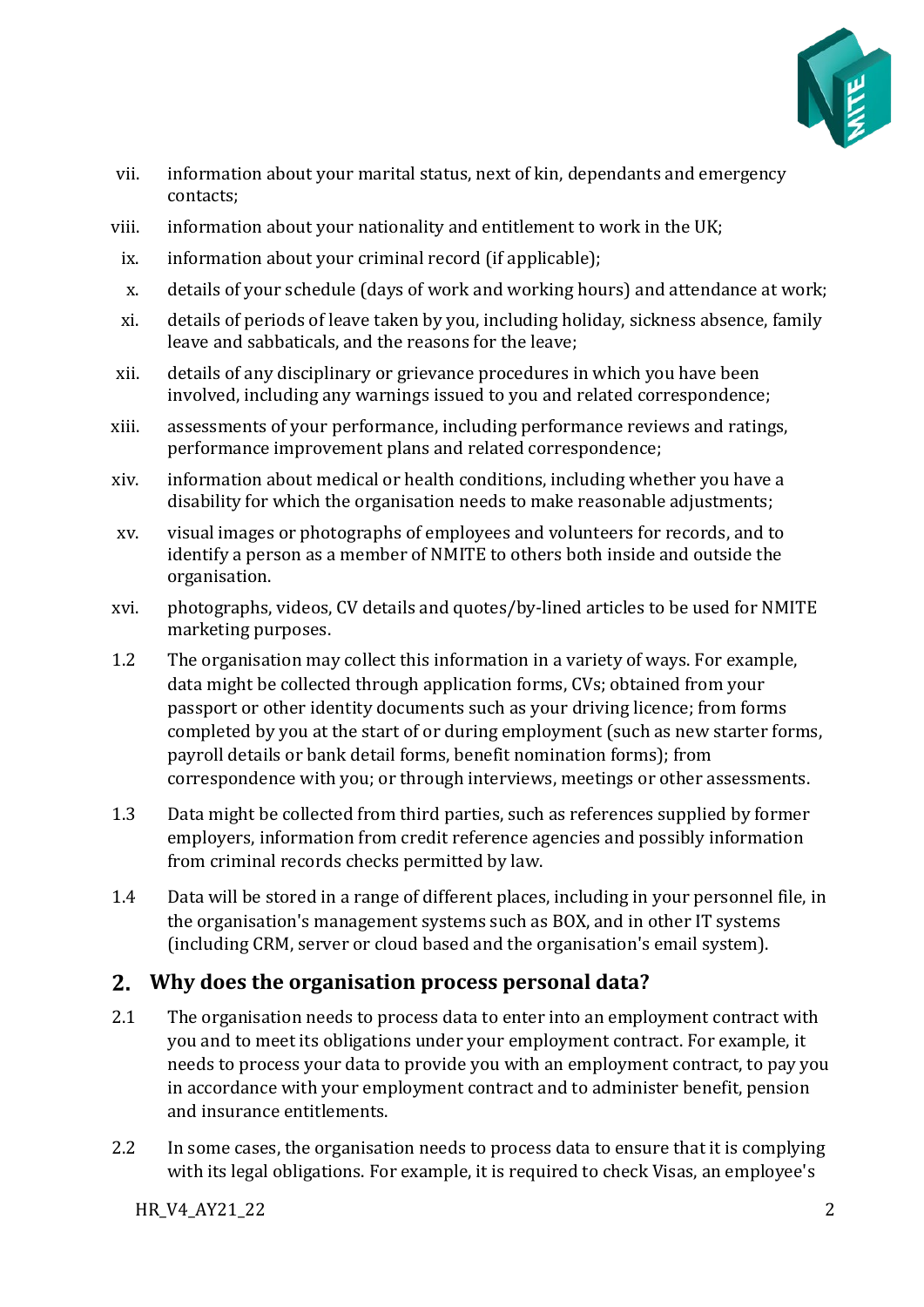

entitlement to work in the UK, to deduct tax, to comply with health and safety laws and to enable employees to take periods of leave to which they are entitled.

- 2.3 In other cases, the organisation has a legitimate interest in processing personal data before, during and after the end of the employment or volunteering relationship.
- 2.4 Processing employee and volunteer data allows the organisation to:
	- i. run recruitment and promotion processes;
	- ii. maintain accurate and up-to-date employment and volunteer records and contact details (including details of who to contact in the event of an emergency), and records of employee contractual and statutory rights;
- iii. operate and keep a record of disciplinary and grievance processes, to ensure acceptable conduct within the workplace;
- iv. operate and keep a record of employee performance and related processes, to plan for career development, and for succession planning and workforce management purposes;
- v. operate and keep a record of absence and absence management procedures, to allow effective workforce management and ensure that employees are receiving the pay or other benefits to which they are entitled;
- vi. obtain occupational health advice, to ensure that it complies with duties in relation to individuals with disabilities, meet its obligations under health and safety law, and ensure that employees are receiving the pay or other benefits to which they are entitled;
- vii. operate and keep a record of other types of leave (including annual leave, maternity, paternity, adoption, parental and shared parental leave), to allow effective workforce management, to ensure that the organisation complies with duties in relation to leave entitlement, and to ensure that employees are receiving the pay or other benefits to which they are entitled;
- viii. ensure effective general HR and business administration;
- ix. provide references on request for current or former employees;
- x. respond to and defend against legal claims; and
- xi. maintain and promote equality in the workplace.
- 2.5 Some special categories of personal data, such as information about health or medical conditions, is processed to carry out employment law obligations (such as those in relation to employees with disabilities).
- 2.6 Where the organisation processes other special categories of personal data, such as information about ethnic origin, sexual orientation, health or religion or belief, this is done for the purposes of equal opportunities monitoring.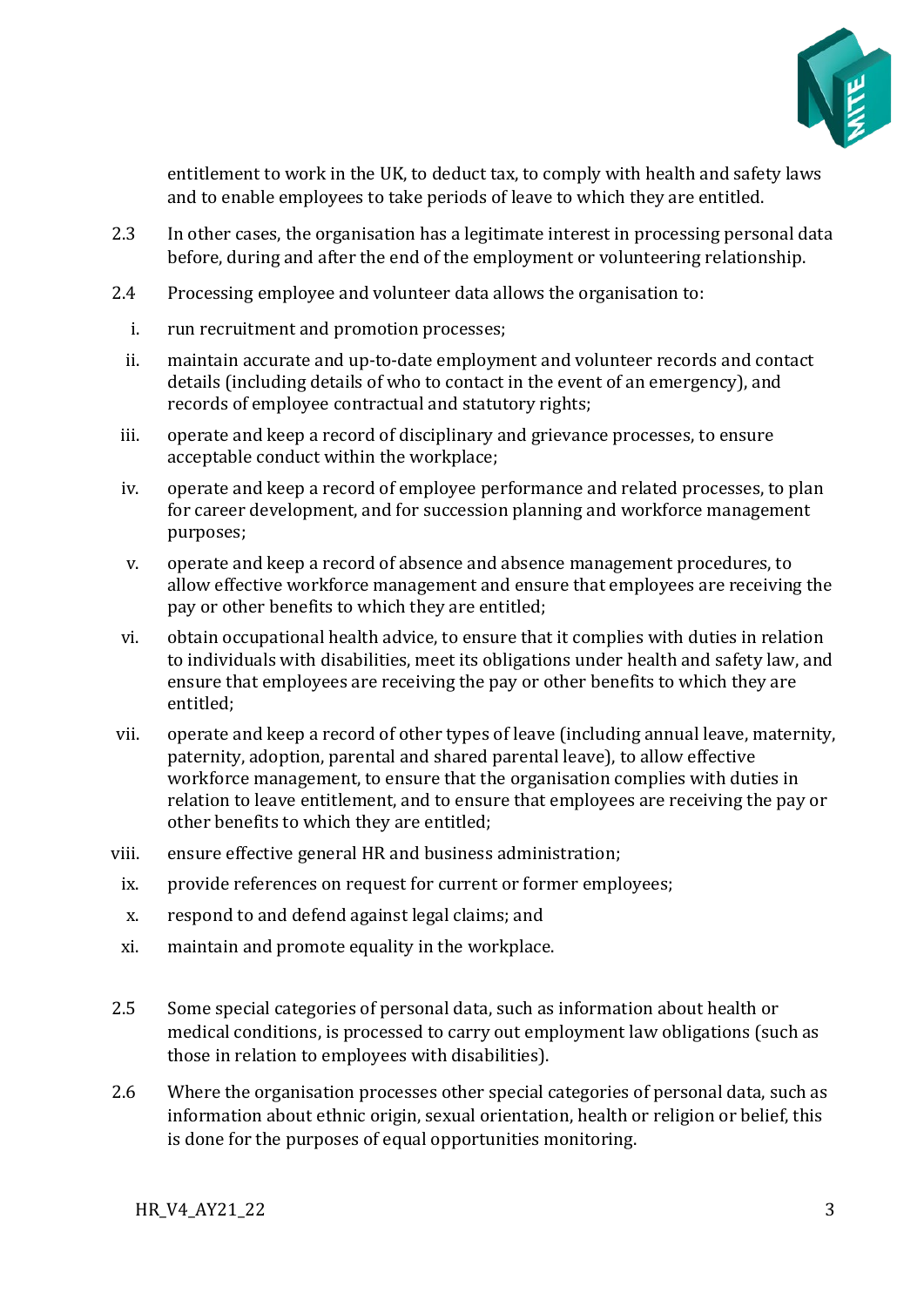

### <span id="page-3-0"></span>**Who has access to data?**

- 3.1 Your information may be shared internally, including with HR and recruitment teams (including finance/payroll), your line manager, managers in the business area in which you work and IT staff if access to the data is necessary for performance of their roles.
- 3.2 In appropriate circumstances, the organisation shares your data with third parties to obtain pre-employment references from other employers, obtain employment background checks from third-party providers and obtain necessary criminal records checks from the Disclosure and Barring Service.
- 3.3 The organisation also shares your data with third parties that process data on its behalf, in connection with payroll, the provision of benefits and the provision of occupational health services.
- 3.4 The organisation will not transfer your data to countries outside the European Economic Area.

#### <span id="page-3-1"></span>**How does the organisation protect data?**

- 4.1 The organisation takes the security of your data seriously. The organisation has internal policies in place to try to ensure that your data is not lost, accidentally destroyed, misused or disclosed, and is not accessed except by its employees in the performance of their duties.
- 4.2 Where the organisation engages third parties to process personal data on its behalf, they do so on the basis of written instructions, are under a duty of confidentiality and are obliged to implement appropriate technical and organisational measures to ensure the security of data.

#### <span id="page-3-2"></span>**Retention of your personal data**

5.1 The GDPR and DPA 2018 require that personal data should be kept for no longer than is necessary for the purposes for which the personal data are processed (except in certain specific and limited instances).

Please contac[t registrar@nmite.ac.uk](mailto:registrar@nmite.ac.uk) for further information.

## <span id="page-3-3"></span>**Your rights**

- 6.1 As a data subject, you have a number of rights. You can:
	- i. access and obtain a copy of your data on request;
	- ii. require the organisation to change incorrect or incomplete data;
	- iii. require the organisation to delete or stop processing your data, for example where the data is no longer necessary for the purposes of processing; and
	- iv. object to the processing of your data where the organisation is relying on its legitimate interests as the legal ground for processing.

 $HR$  V4 AY21 22 4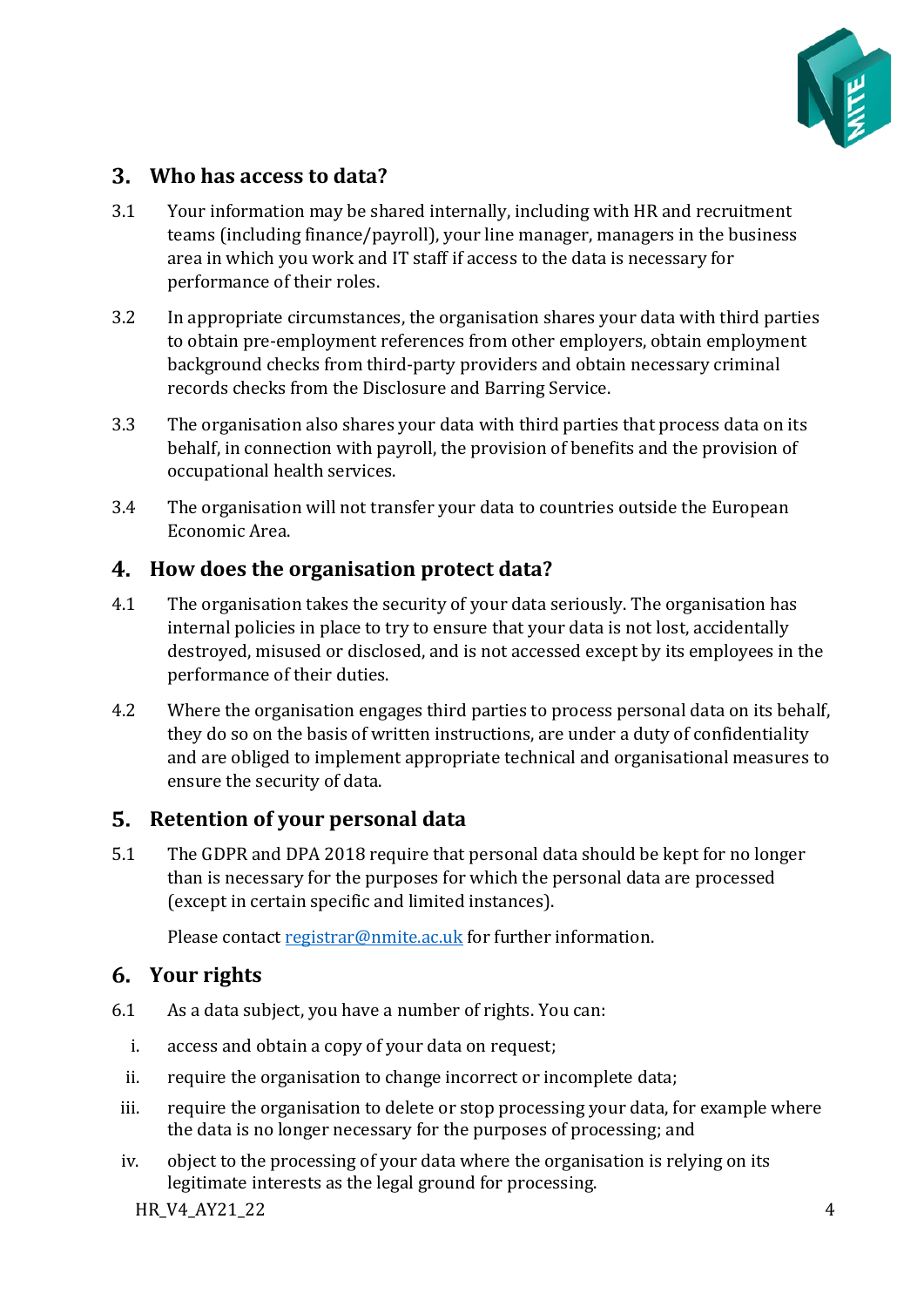

- 6.2 If you would like to exercise any of these rights, please contact Human Resources at [HR@nmite.ac.uk](mailto:HR@nmite.ac.uk)
- 6.3 If you believe that the organisation has not complied with your data protection rights, you can complain to the Information Commissioner [\(www.ico.org.uk\)](http://www.ico.org.uk/)

# <span id="page-4-0"></span>**What if you do not provide personal data?**

- 7.1 You have some obligations under your employment contract to provide the organisation with data. In particular, you are required to report absences from work and may be required to provide information about disciplinary or other matters under the implied duty of good faith. You may also have to provide the organisation with data to exercise your statutory rights, such as in relation to statutory leave entitlements. Failing to provide the data may mean that you are unable to exercise your statutory rights.
- 7.2 Certain information, such as contact details, your right to work in the UK and payment details, have to be provided to enable the organisation to enter a contract of employment with you. If you do not provide other information, this will hinder the organisation's ability to administer the rights and obligations arising as a result of the employment relationship efficiently.

## <span id="page-4-1"></span>**Automated decision-making**

8.1 The organisation does not use automated decision-making processes for recruitment. And should it do so at any time, employment decisions are not based solely on any automated decision-making.

## <span id="page-4-2"></span>**Your Employment Files**

9.1 We will keep your Personnel File and any other information we may have about you in Human Resources for up to 3 years after your employment has come to an end.

## <span id="page-4-3"></span>**10. Returning to Us**

10.1 You are welcome to re-apply for a role with us at any time and your job application will be considered along-side any other applications we receive. However, please bear in mind that it is very unlikely that your application would be successful where the reason you left was connected with any misconduct on your part.